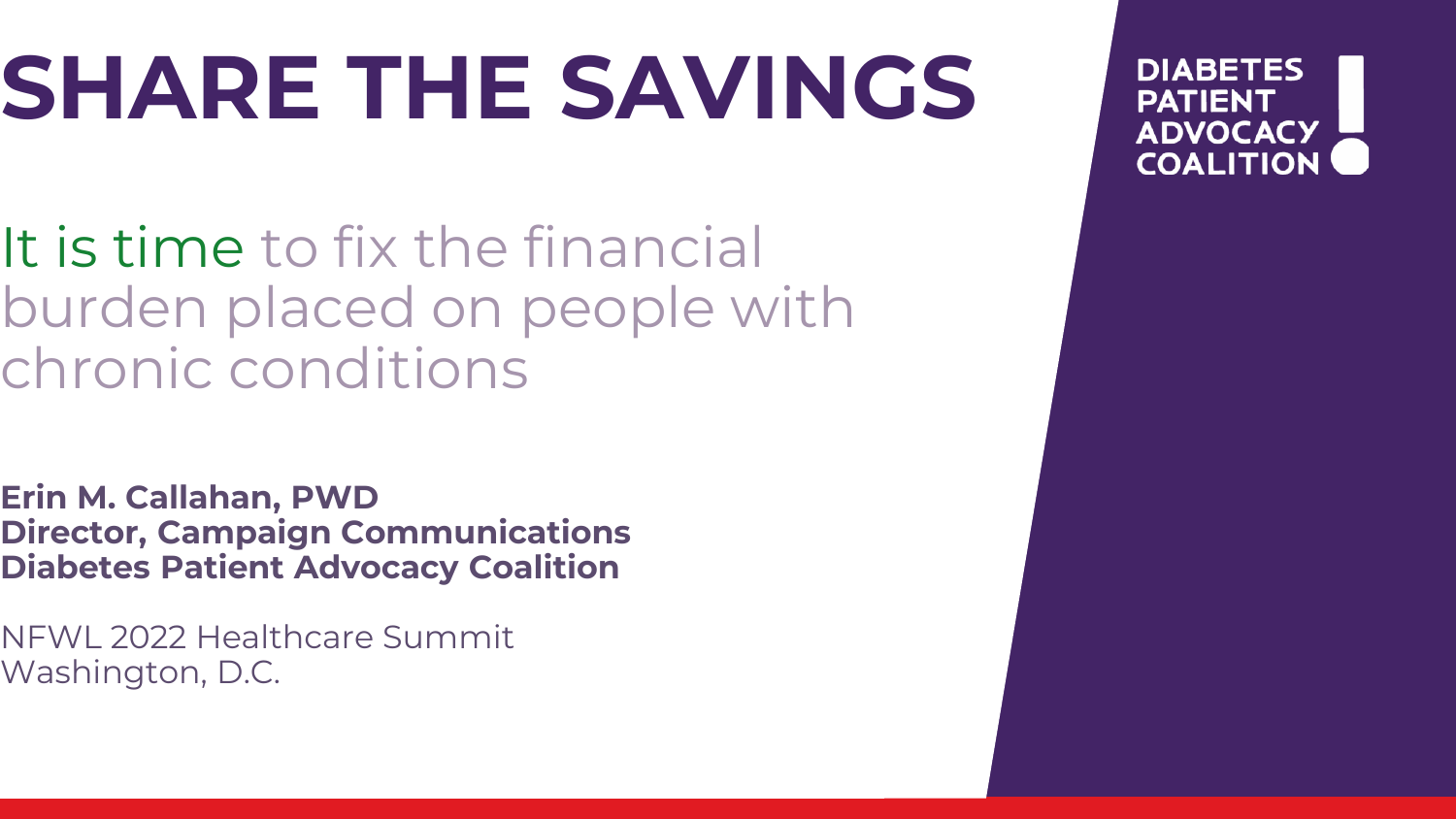We are *proudly affiliated* with the Diabetes Leadership Council (DLC)



- **DLC provides policy expertise for lawmakers and advocates**
- *DPAC turns knowledge into action through grassroots advocacy*

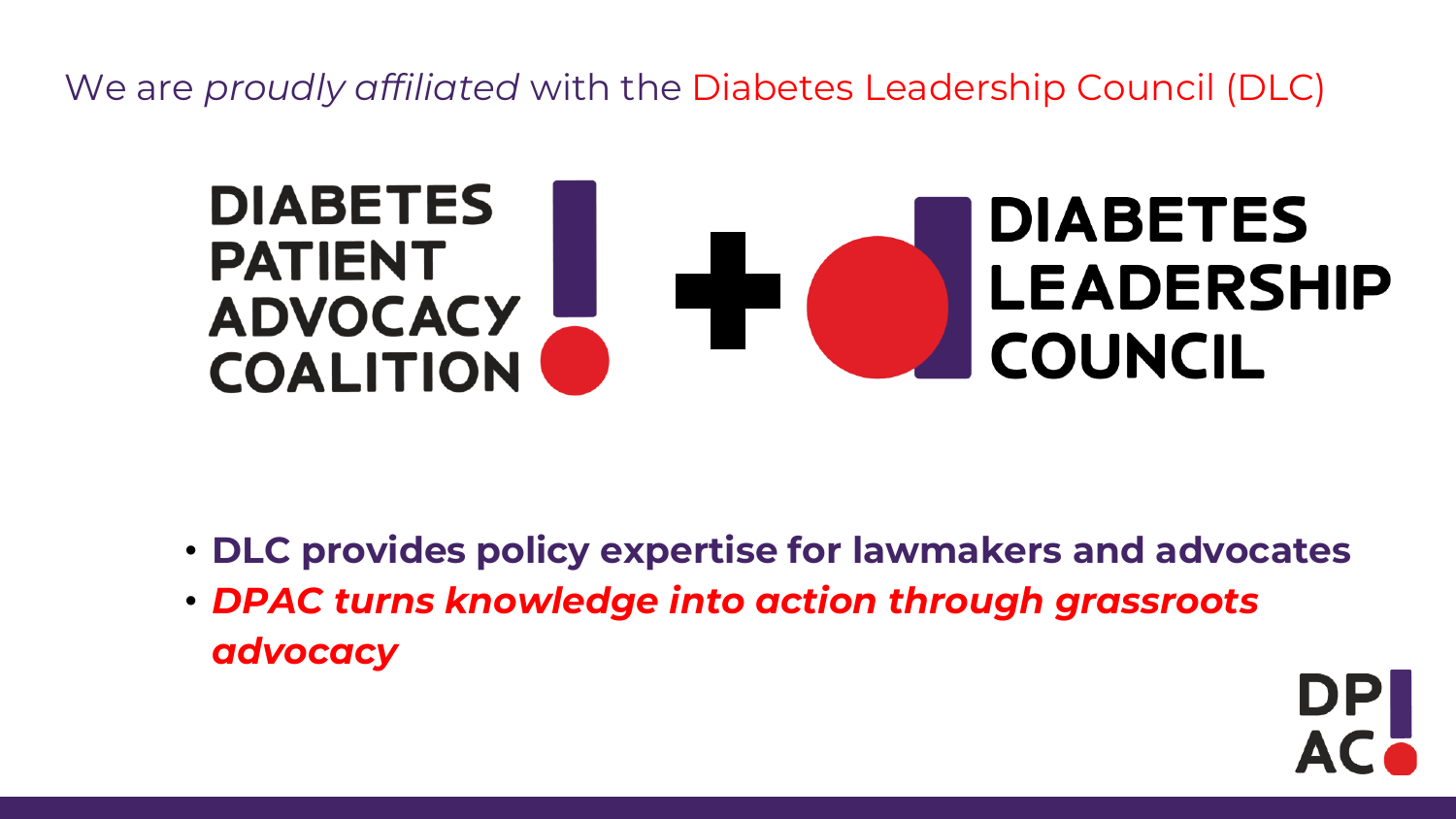### **Diabetes & Management: A brief and incomplete history**

|                                                          |                                                                          | 1889: Confirmation of<br>"Pancreatic Diabetes"                                          |  |                                                                           |                                               |  | 1996: First rapid-acting<br>human analog insulin,<br>Lispro, becomes available |  |                                                              |                                                        | 2022: |    |  |  |
|----------------------------------------------------------|--------------------------------------------------------------------------|-----------------------------------------------------------------------------------------|--|---------------------------------------------------------------------------|-----------------------------------------------|--|--------------------------------------------------------------------------------|--|--------------------------------------------------------------|--------------------------------------------------------|-------|----|--|--|
|                                                          | 500 BC: Diabetes<br>identified; linked to carb<br>consumption and wealth |                                                                                         |  | 1979: Introduction of<br>the first commercial<br>insulin pump             |                                               |  |                                                                                |  | 2018: First commercial<br>CGM approved for<br>standalone use |                                                        |       |    |  |  |
| c. 2000 BC: Papyrus<br>"Treatment of a Thirsty<br>Woman" |                                                                          |                                                                                         |  | 1922: Leonard<br>Thompson and Elizabeth<br>Hughes treated with<br>insulin |                                               |  | 1999:: First professional<br>CGM approved for clinic use                       |  |                                                              |                                                        |       |    |  |  |
|                                                          |                                                                          | 700-1000 AD: First<br>complications identified<br>and linked to those with<br>condition |  |                                                                           | 1983: Recombinant<br>human insulin introduced |  |                                                                                |  | insulin                                                      | 2021: FDA approves first<br>interchangeable biosimilar |       | DP |  |  |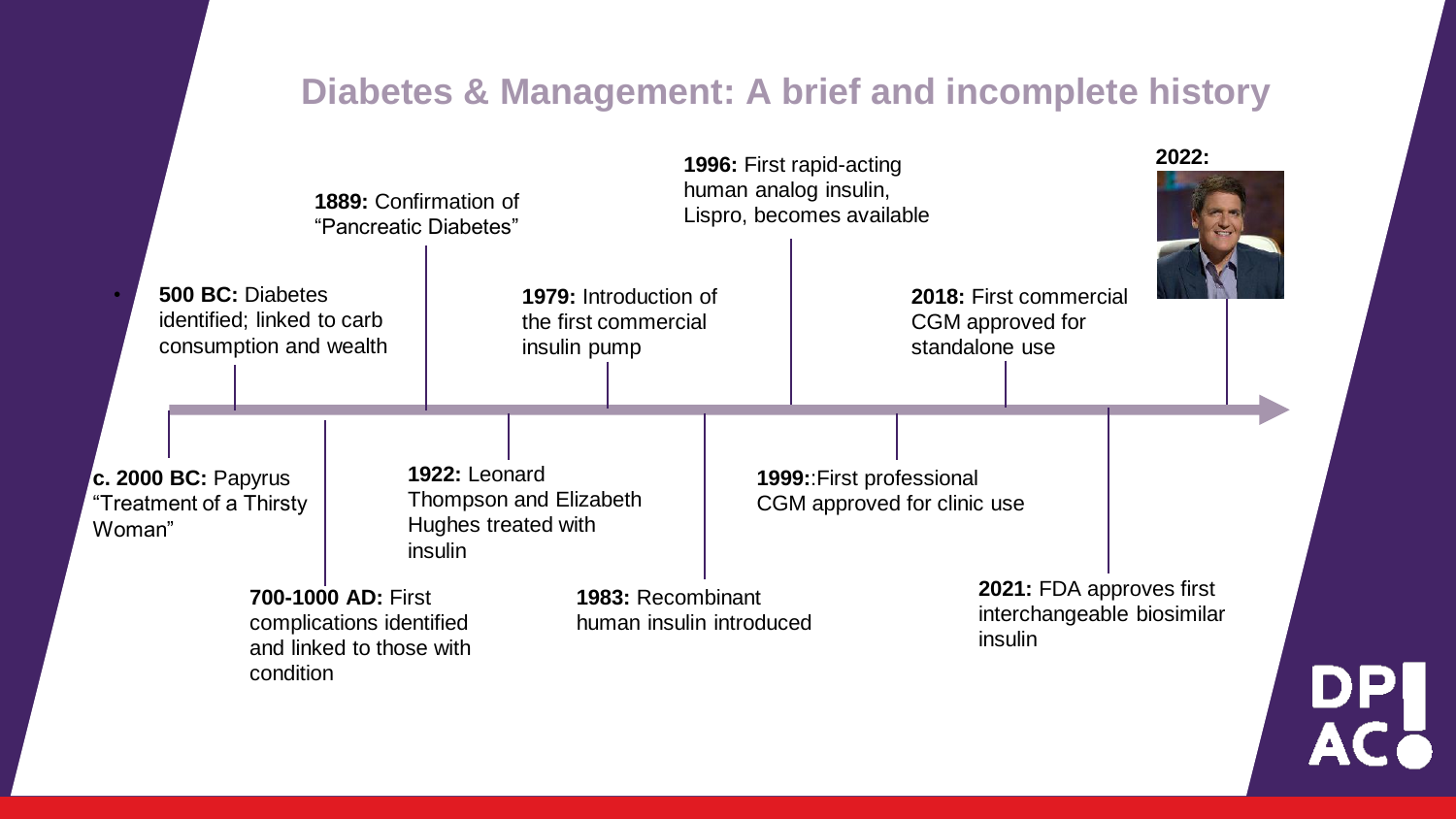

#### **Me: Even more brief, even more incomplete**

**DIABETES PATIENT ADVOCACY COALITION** 

## **1986**

**World Population: 4.9 Billion Top Gun released Gas: \$0.96/gal Life Expectancy Females: 78.2 years Males: 71.2 years <8 million Americans with diabetes Laser Tag Introduced +1 T1D diagnosis**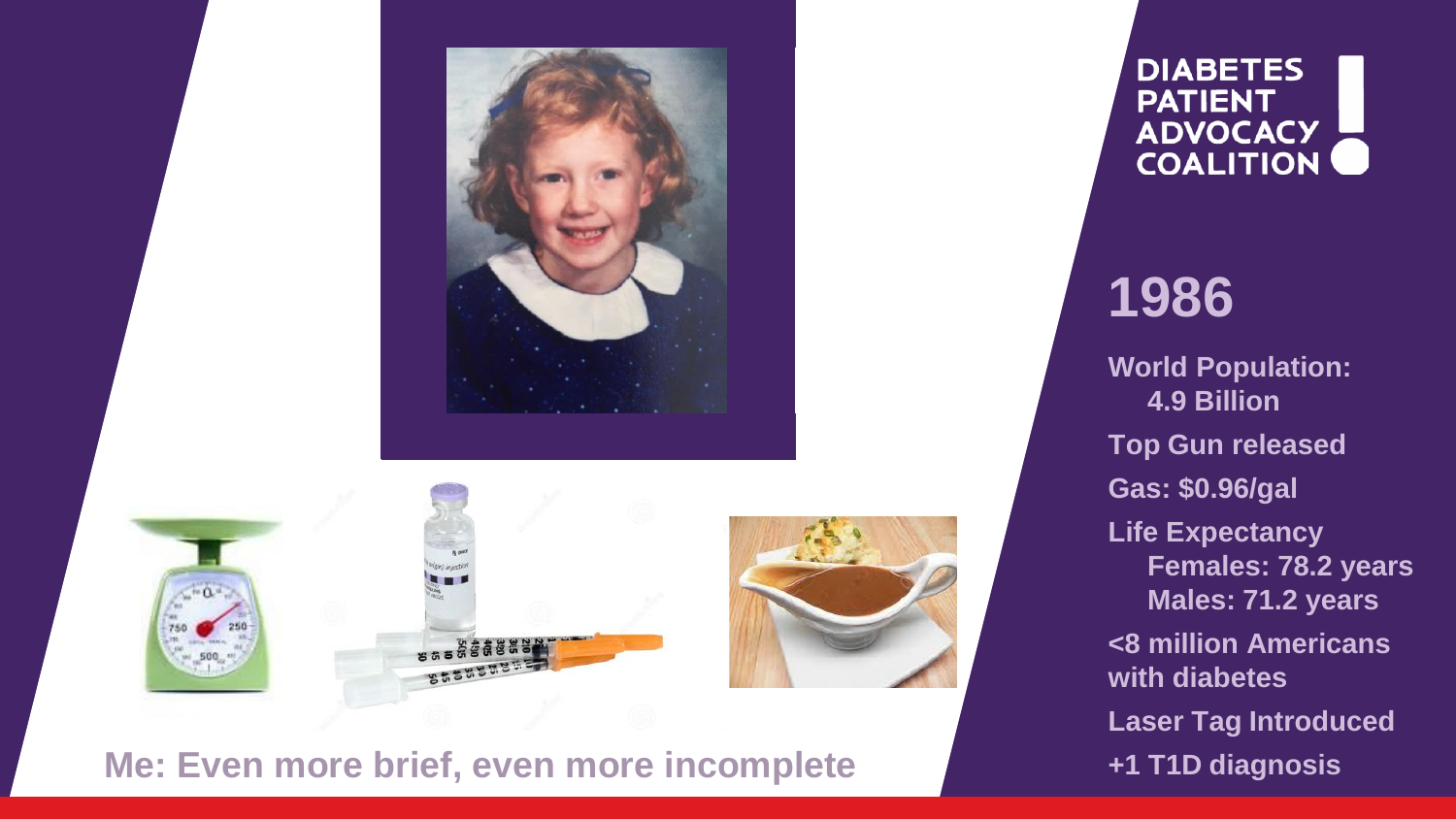

**DIABETES PATIENT ADVOCACY COALITION** 

**2014 Stanford University research found that people with diabetes make an extra 180 decisions per day –** *One every five minutes*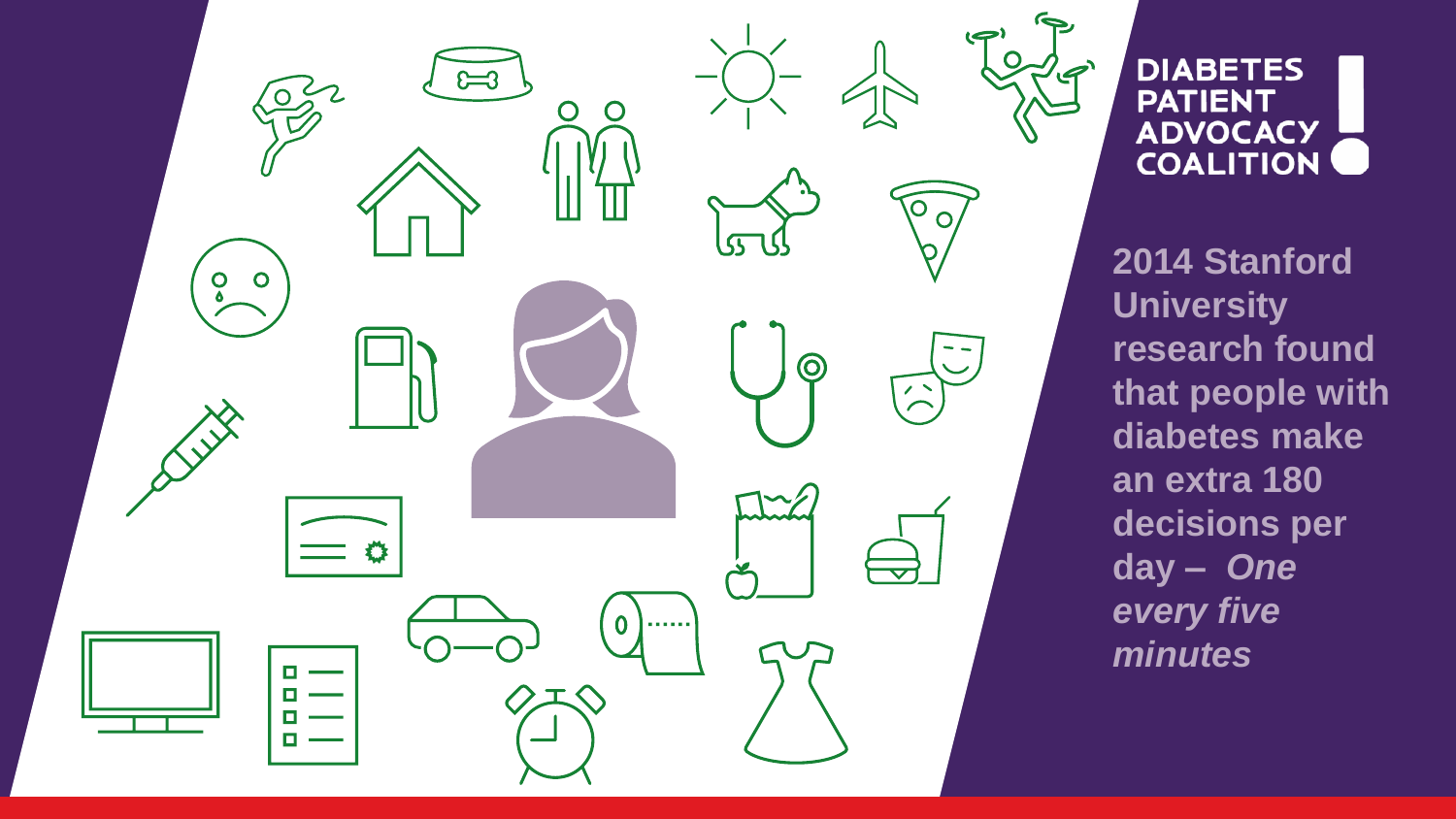In 2017, Prescription Abandonment Rises as Patient **Out-of-Pocket Costs at the Pharmacy Increase** 



**Commercially Insured Patients' Out-of-Pocket Costs** 

**DIABETES PATIENT ADVOCACY COALITION** 

**69% of patients abandon their prescription when the cost is \$250 or higher**

Campbell, Holly. "69 percent of patients abandon medicines when cost sharing is \$250 or higher*." 69 percent of patients abandon medicines when cost sharing is more than \$250 (phrma.org)*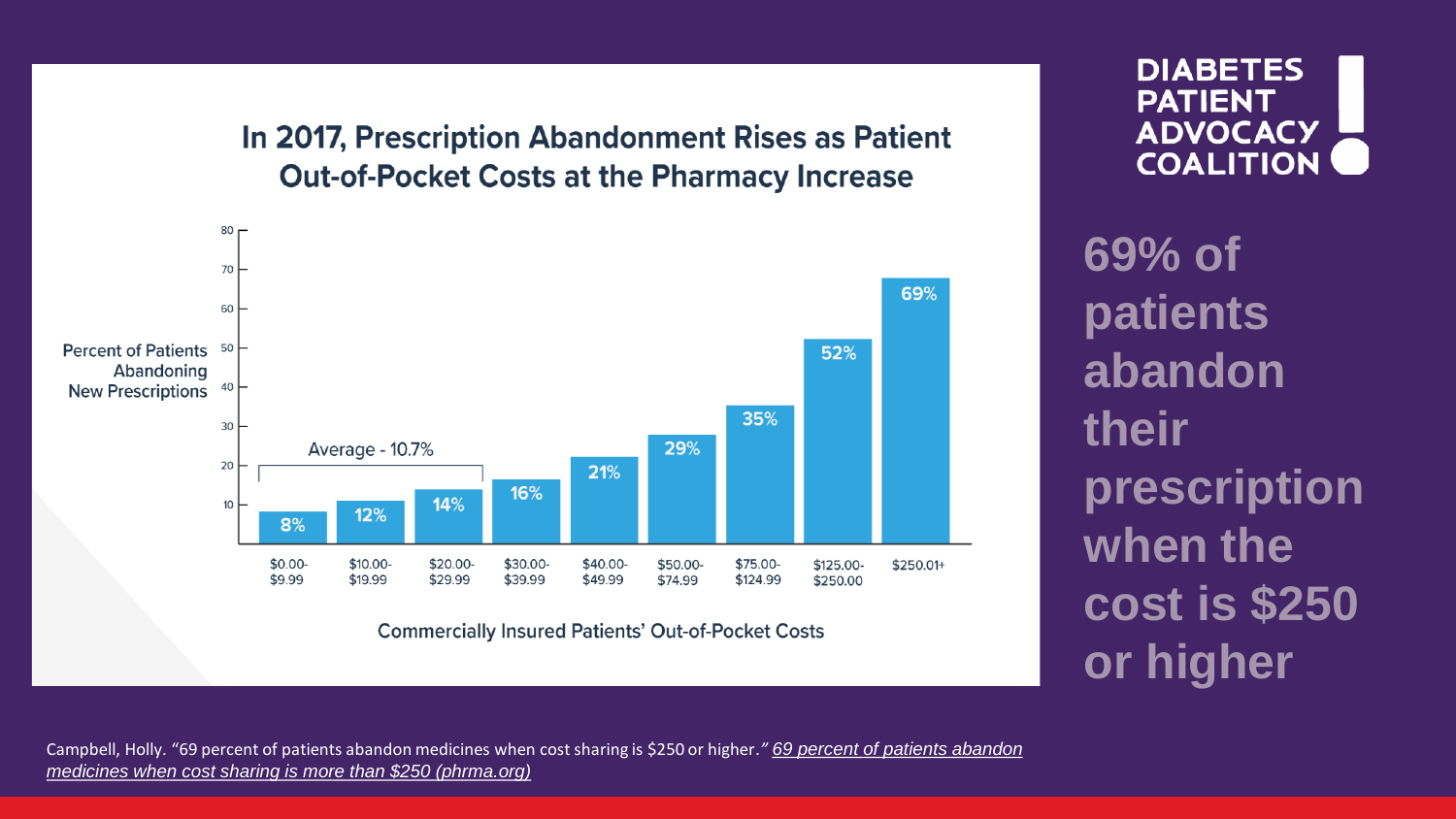### **ROUND AND ROUND AND ROUND IT GOES…**

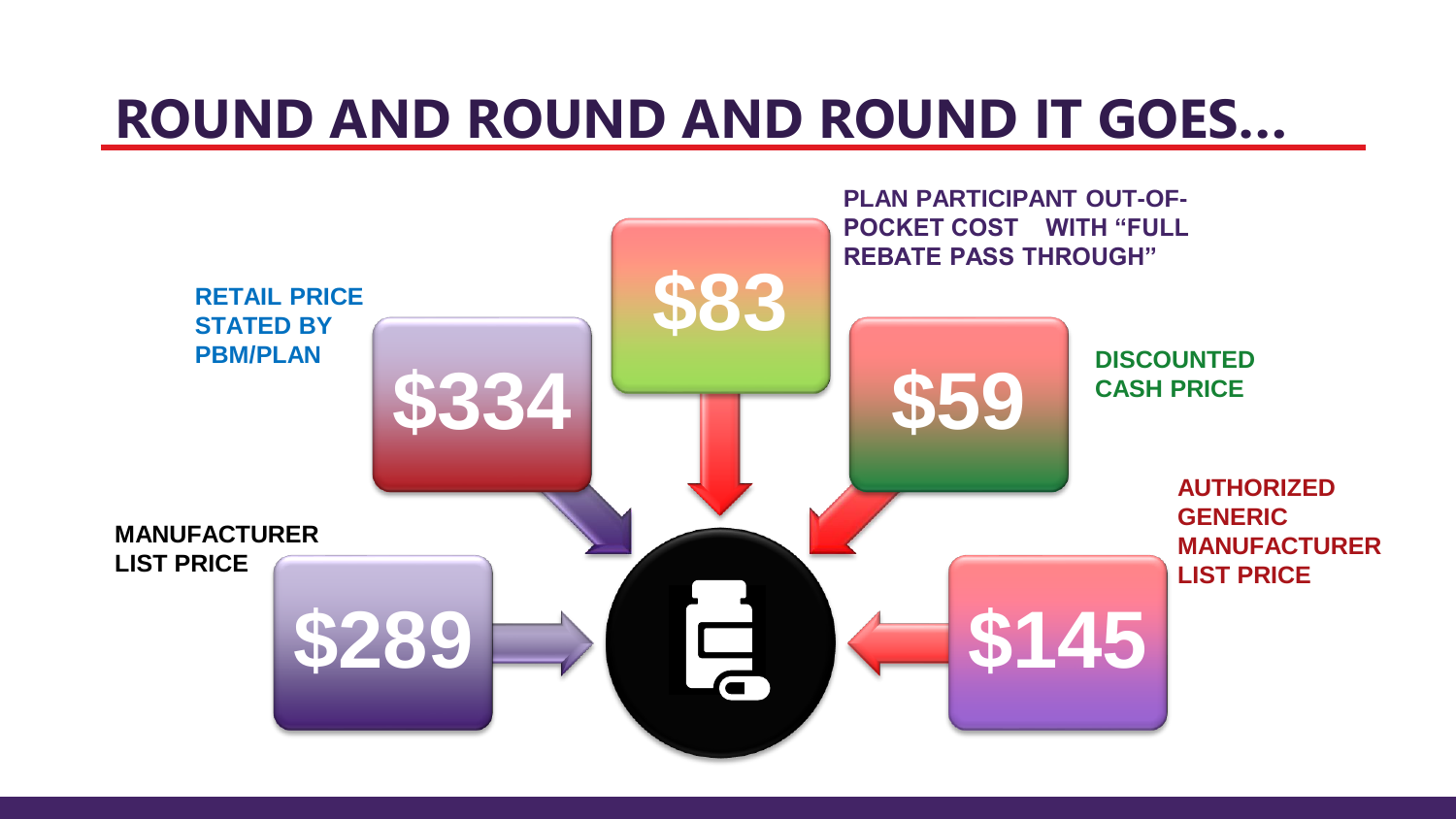

**a** Patients are<br> **C** more likely to<br>
abandon the<br>
prescriptions<br>
at the<br> **C** pharmacy<br> **C** counter when more likely to abandon their prescriptions at the  $\frac{1}{2}$  pharmacy counter when costs exceed \$250. One in four patients with diabetes also report rationing their insulin, or reducing their prescribed dose, due to the cost of insulin.

**O** Poor<br> **C** assoc<br> **Outcomes**<br> **O** glyce<br> **O** contral adherence is  $\blacktriangle$  associated with inadequate glycemic control, increased use of health care resources, higher medical costs, and markedly higher mortality rates.

DP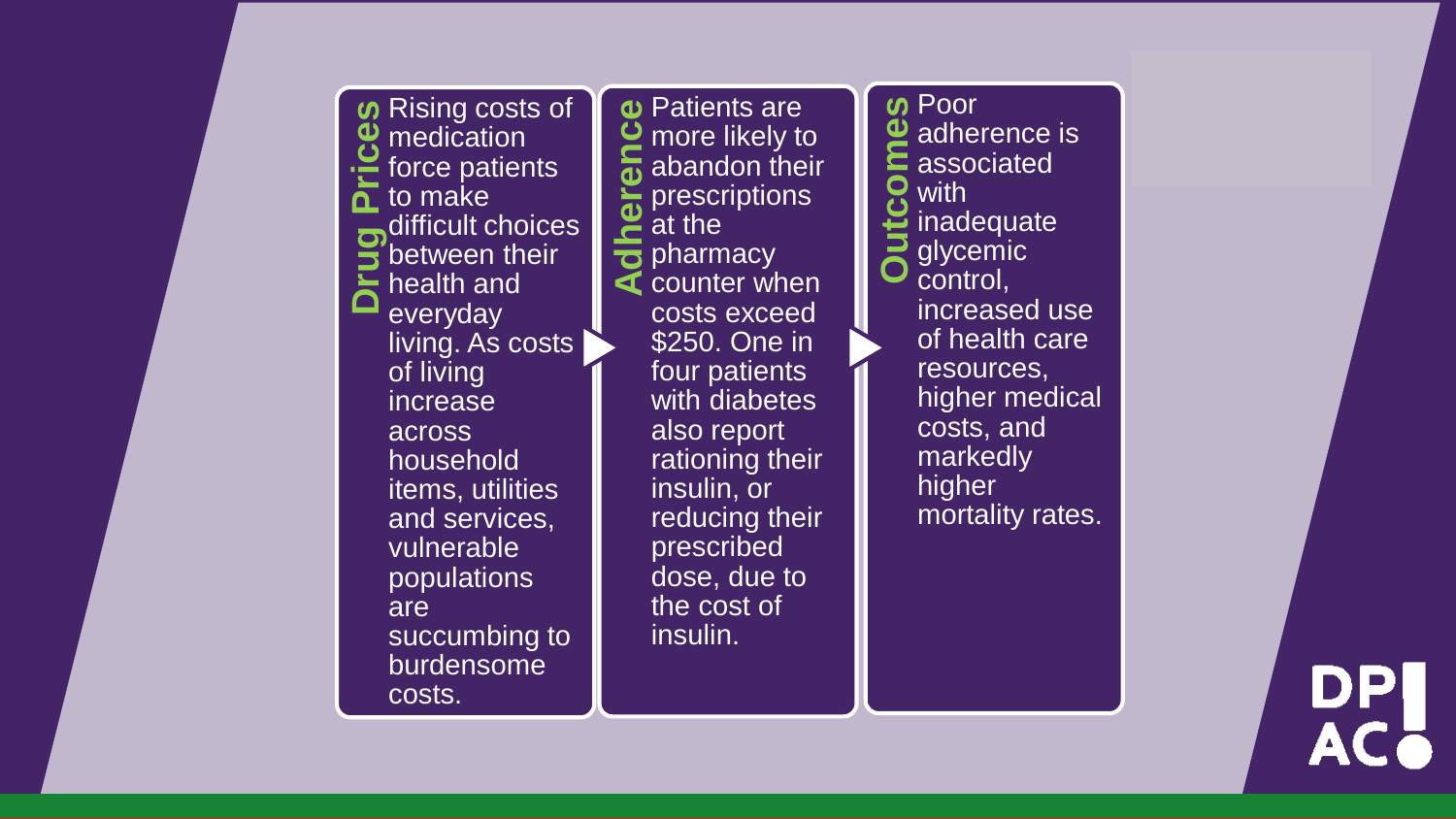## **SHARED DISCOUNTS SAVE LIVES (& MONEY)**



Partnership to Fight Chronic Disease. Sharing rebates on diabetes medicines could save patients \$3.7 billion a year. https://www.fightchronicdisease.org/sites/default/files/PFCD-Diabetes%20Rebates-USA-Final%20%281%29.pdf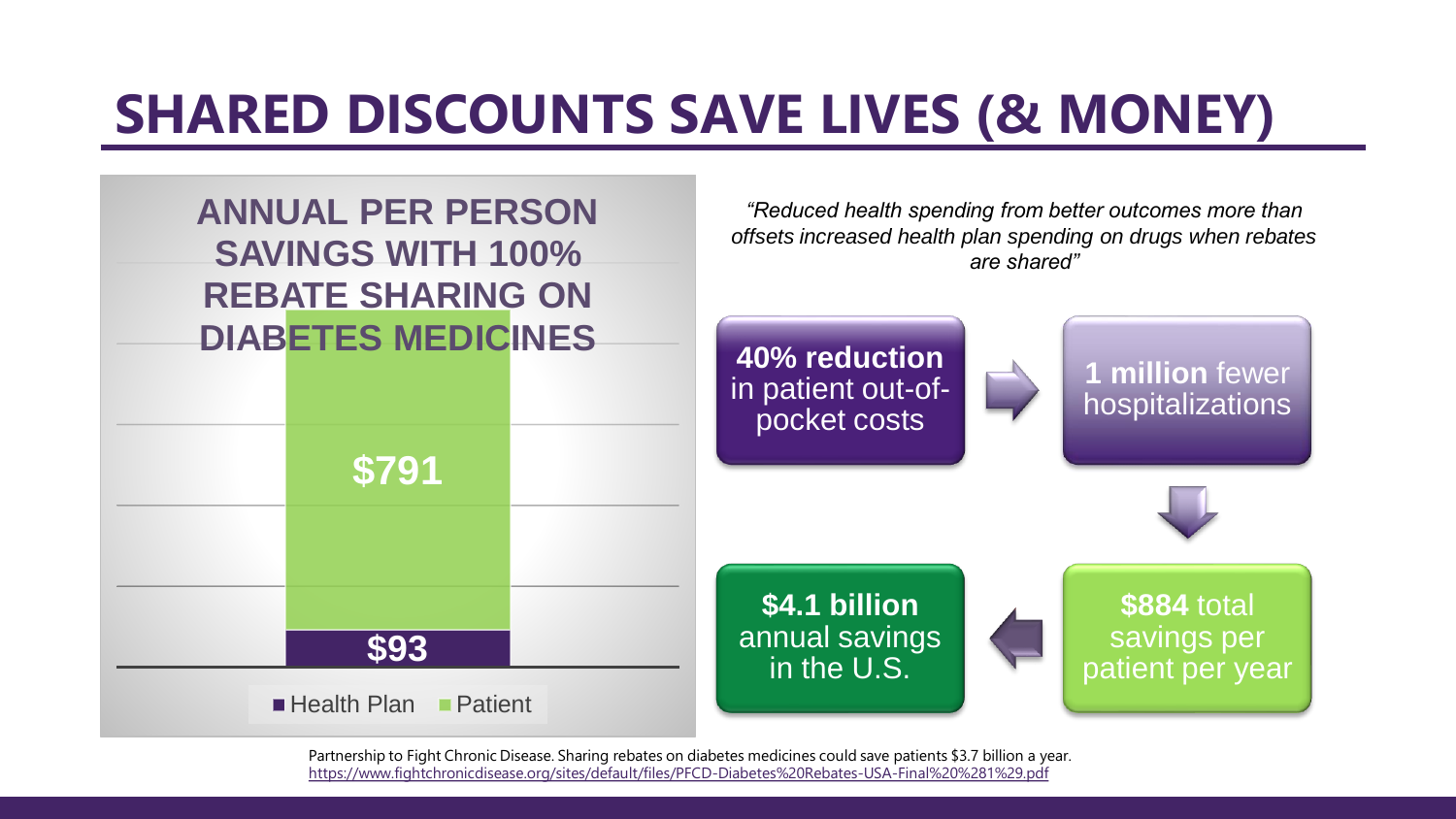# **What Is Being Done?**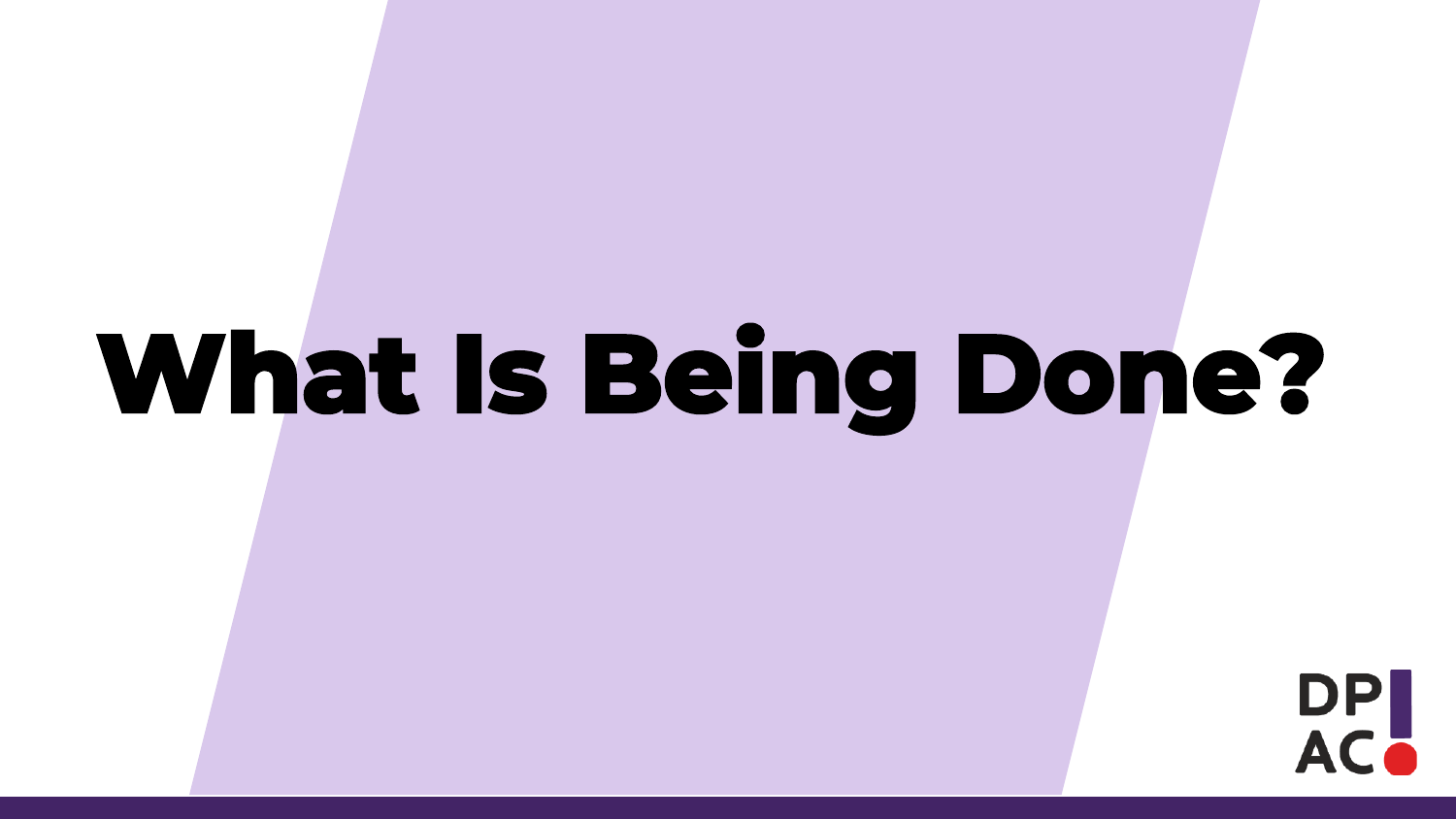

**The purpose of the Coalition is to unify chronic illness advocates, to build legislative support to drive policy change, and to tackle financial toxicity impacting out-of-pocket patient costs.**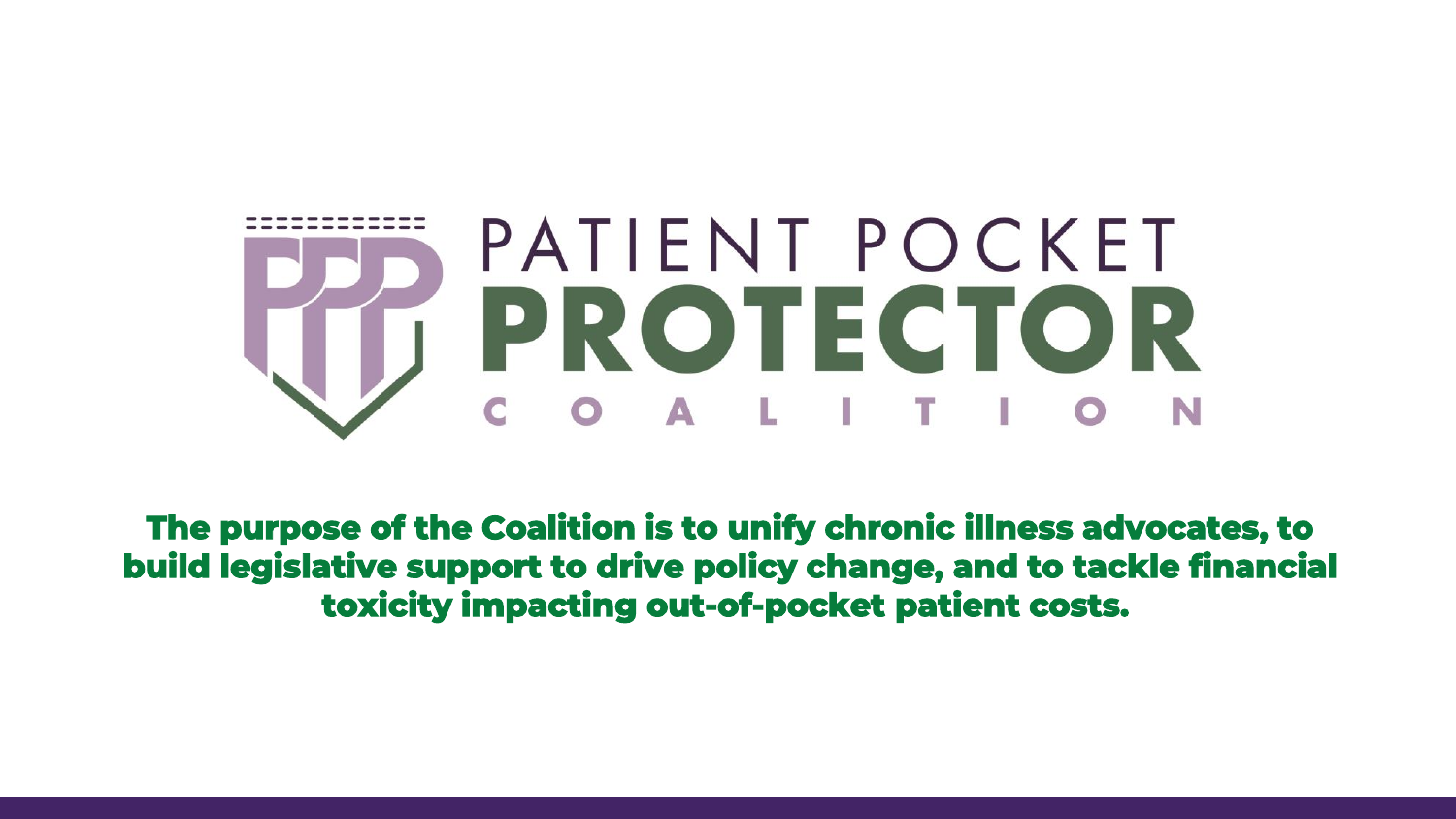## **Legislative Principles**



**To ensure that proposed legislation achieves our goal of protecting patients' pockets, we are prioritizing the following legislative principles for bills addressing PBM rebate reform:**

•**A minimum of 80% of rebates and discounts must be passed through to patients at the point of sale**

•**All copays that are a percentage of price must be calculated based on the price net of rebates and discounts**

•**Civil penalty per violation to be levied by the state department of insurance or other entity for noncompliance by an insurer**

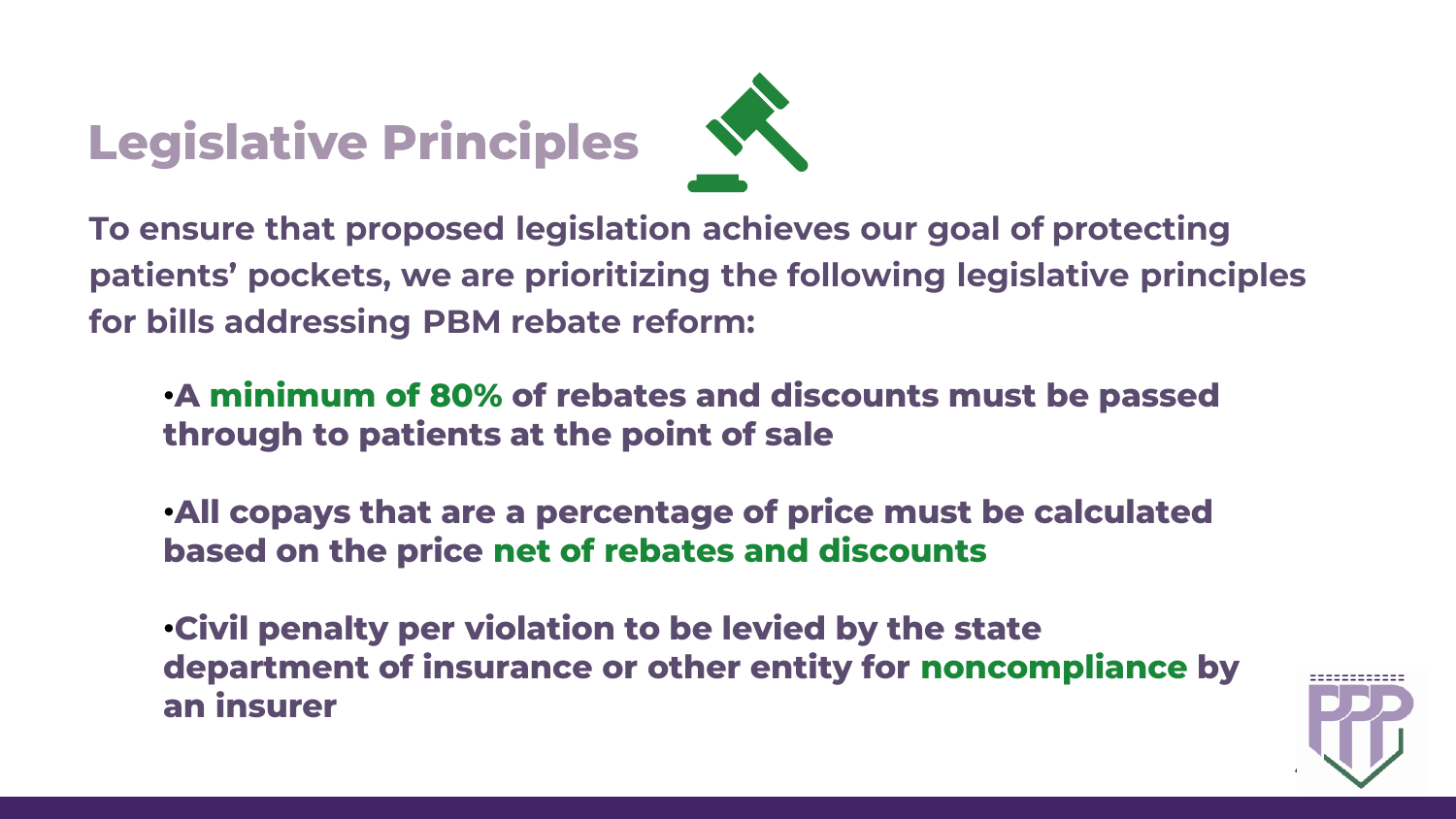### **Patient Deductible Phase**

Patient A is enrolled in a state-based health plan. Their deductible is \$3,000 and their co-insurance is 30%.

### **Current State**

| <b>Retail List Price: \$100.00</b> |         |
|------------------------------------|---------|
| Rebate                             | \$48.00 |

**Manufacturer \$ 52.00 PBM/Insurer \$ 48.00**

**Patient Pays \$100.00** 

### **With Reform**

**Retail List Price: \$100.00** *Rebate \$ 48.00*

**Manufacturer \$ 52.00 PBM/Insurer N/A** 

**Patient Pays \$52.00**